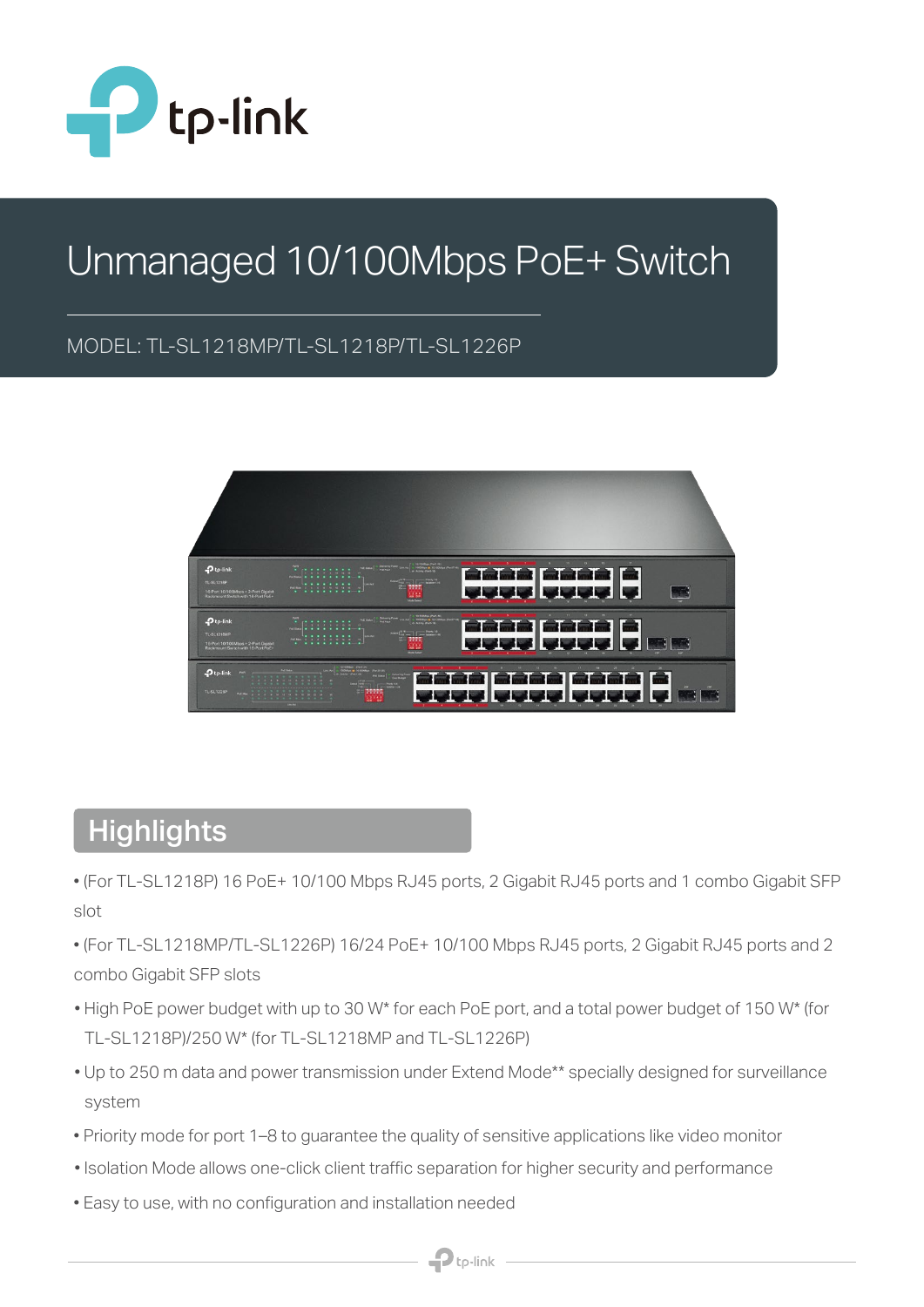#### **Overview**

TP-Link's new PoE/PoE+ switches with all 10/100 Mbps RJ45 ports supporting the PoE+ standard provides a simple way to expand the wired network while transferring power over the same ethernet cable at the same time. With up to 30 W\* per port, the switch can power more high-powered devices such as Access Points, IP Cameras, IP Phones and so on. Moreover, with innovative Extend Mode, devices can get PoE power supply and data transmission from a distance of 250 m\*\*. Priority mode ensures high priority for port 1–8, which guarantees the quality of sensitive applications. Moreover, the switch supports Isolation Mode that divides traffic for 10/100 Mbps RJ45 ports for higher security and performance.

#### Power over Ethernet

- (For TL-SL1218P) Features 16 802.3af/at compliant PoE+ ports, with a total PoE power budget of 150 W\*
- (For TL-SL1218MP/TL-SL1226P) Features 16/24 802.3af/at compliant PoE+ ports, with a total PoE power budget of 250 W\*
- Flexible deployment for PoE supported devices such as wireless access points, IP Phones and IP Cameras
- Designed to use a single Ethernet cable for both data and power transmission, lowering infrastructure costs

### Highlight Performance

- Up to 250 m PoE power supply and data transmission under Extend Mode\*\*.
- After turning on the Priority Mode, there will be designated high priority ports for quality-sensitive application like Surveillance Video.
- Isolation Mode easily divides traffic for 10/100 Mbps RJ45 ports to avoid snooping and tampering, which improves LAN security and performance.

 $\mathbf{P}$ tp-link

## Easy to Use

- Plug & play, no configuration required
- Auto MDI/MDIX eliminates the need for crossover cables
- Auto-negotiation intelligently adjusts for compatibility and optimal performance